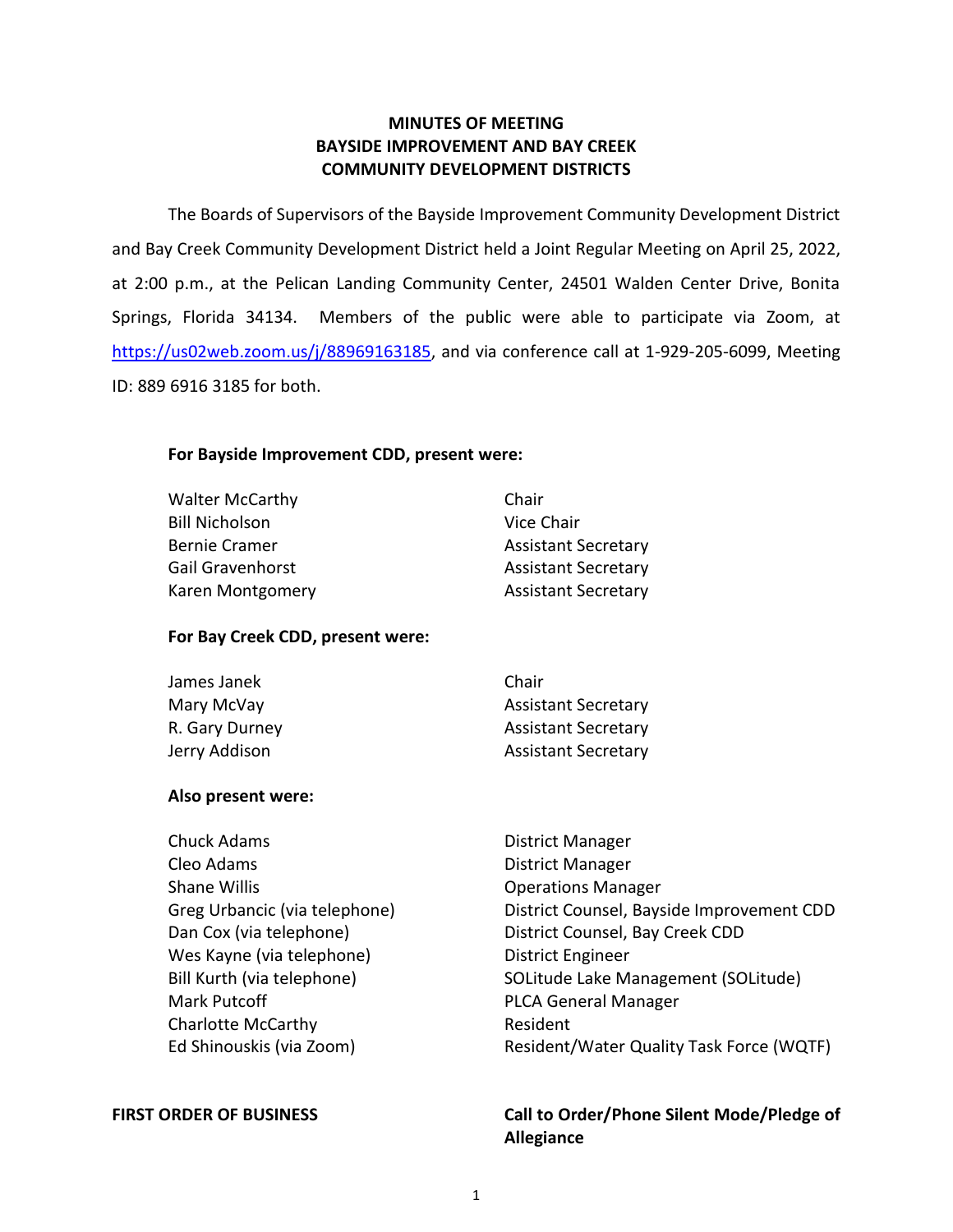Mrs. Adams called the meeting to order at 2:00 p.m. All present recited the Pledge of Allegiance.

### **SECOND ORDER OF BUSINESS ROLL CALL**

 For Bay Creek CDD, Supervisors McVay, Addison, Janek and Durney were present, in person. Supervisor Travers was not present. All Bayside Improvement CDD Supervisors were present in person.

 **THIRD ORDER OF BUSINESS Public Comments:** *Agenda Items* 

No members of the public spoke.

# **JOINT BUSINESS ITEMS**

# **FOURTH ORDER OF BUSINESS** Staff Report: District Engineer – *Barraco & Associates, Inc.*

Mr. Kayne reported the following:

 ➢ The second Request for Additional Information (RAI) related to the Year 4 NPDES Annual Report was received. The response related to the inspection quantities and records would be coordinated with the District Manager's office and the request would be accommodated as soon as possible.

 $\triangleright$  The sluice gate annual inspections are due on or about May 1, 2022, per the Water Management District permit. Work is scheduled to be completed this week and a report would be provided at the next meeting.

 the requirement to inspect a certain amount of drainage infrastructure each year. The information was not recorded exactly as requested, so it is necessary to update inspection quantities and provide supporting information to back up the numbers provided. A Board Member asked what information was requested for the NPDES. Mr. Kayne noted

# **FIFTH ORDER OF BUSINESS Waterway Inspection Report:** *SOLitude Lake Management*

Mr. Kurth presented the April Monthly Report and highlighted the following: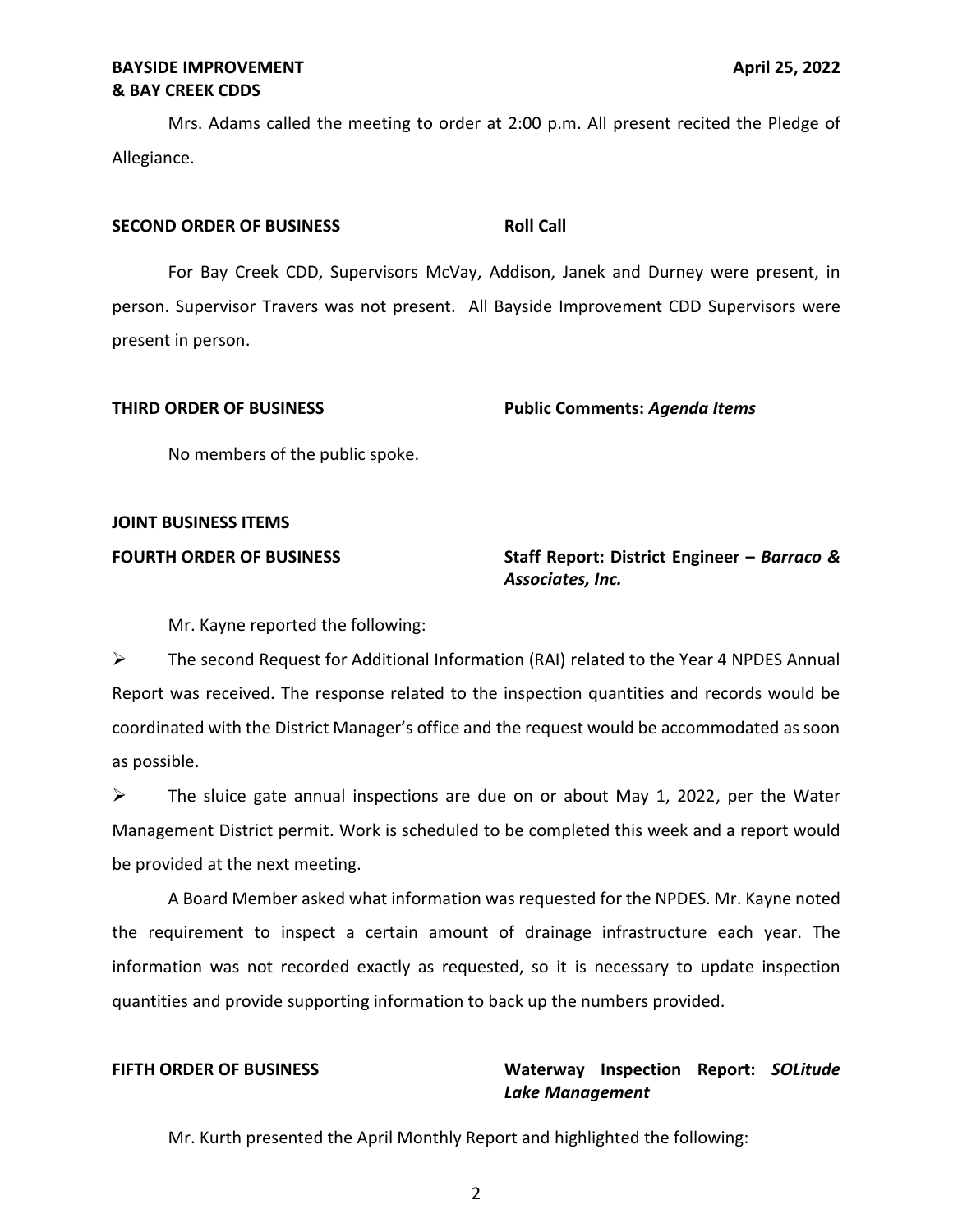$\triangleright$  Most of the lakes look good and received standard maintenance treatments.

 $\triangleright$  Lake D-10 was treated for plankton.

 $\triangleright$  With regard to Lake B-8 that was mentioned last month, Ms. Kennedy advised that the lake had some algae and duckweed. It was believed to have resulted from Sonar® herbicide treatments for slender spikerush, which can contribute to algae blooms. The duckweed also responds to Sonar®. Upon further inspection, it is being treated successfully.

 Ms. Gravenhorst requested an update regarding the nanobubblers at E-4 and E-5. Mr. Kurth stated his team and the technician advised that all units are running except for E-5, which has an electrical issue that must be resolved before the nanobubbler can be addressed.

### **SIXTH ORDER OF BUSINESS Committee Reports**

### **A. PLCA Landscape Committee**

 Mr. Putcoff reported that the PLCA Landscape Committee reorganized and Mr. Bill Packer is the Board Liaison. Ms. Cheryl Hughes was named Chairperson and Ms. Barbara Frank joined as a Committee member. While future plans were discussed including Pennyroyal near the fountain, nothing was finalized.

 Discussion ensued regarding how recommendations and information can be shared with the Committee. Mr. Janek voiced his opinion that landscaping is causing sight line issues and noted that the issues vary for different vehicle types. He stated that residents have asked how they can join the Landscape Committee. Mr. Putcoff stated a request for resumes was sent three months ago. Ms. Marilyn Price would be returning to the Committee.

 Ms. Gravenhorst thought a workshop or a meeting would be beneficial to discuss the importance of line of sight issues and expectations. She felt that the CDDs do a good job managing the vegetation but the sight issues might be beyond the Landscape Committee's ability to manage. In her opinion, the purpose of the Committee is to design a cohesive appearance in the community; over the years the Committee focused on projects.

 Mr. McCarthy stated Staff takes notes at meetings and expressed his support for relying on Staff serving as a conduit between the CDDs and the Committee, due to the Sunshine Law.

 Mr. Cramer stated he spoke with Mr. Putcoff regarding the PLCA Hurricane Preparedness presentation to the PLCA Board, which included information prepared by Mr. Adams. He expressed his willingness to work with Mr. Putcoff to disseminate this information to residents.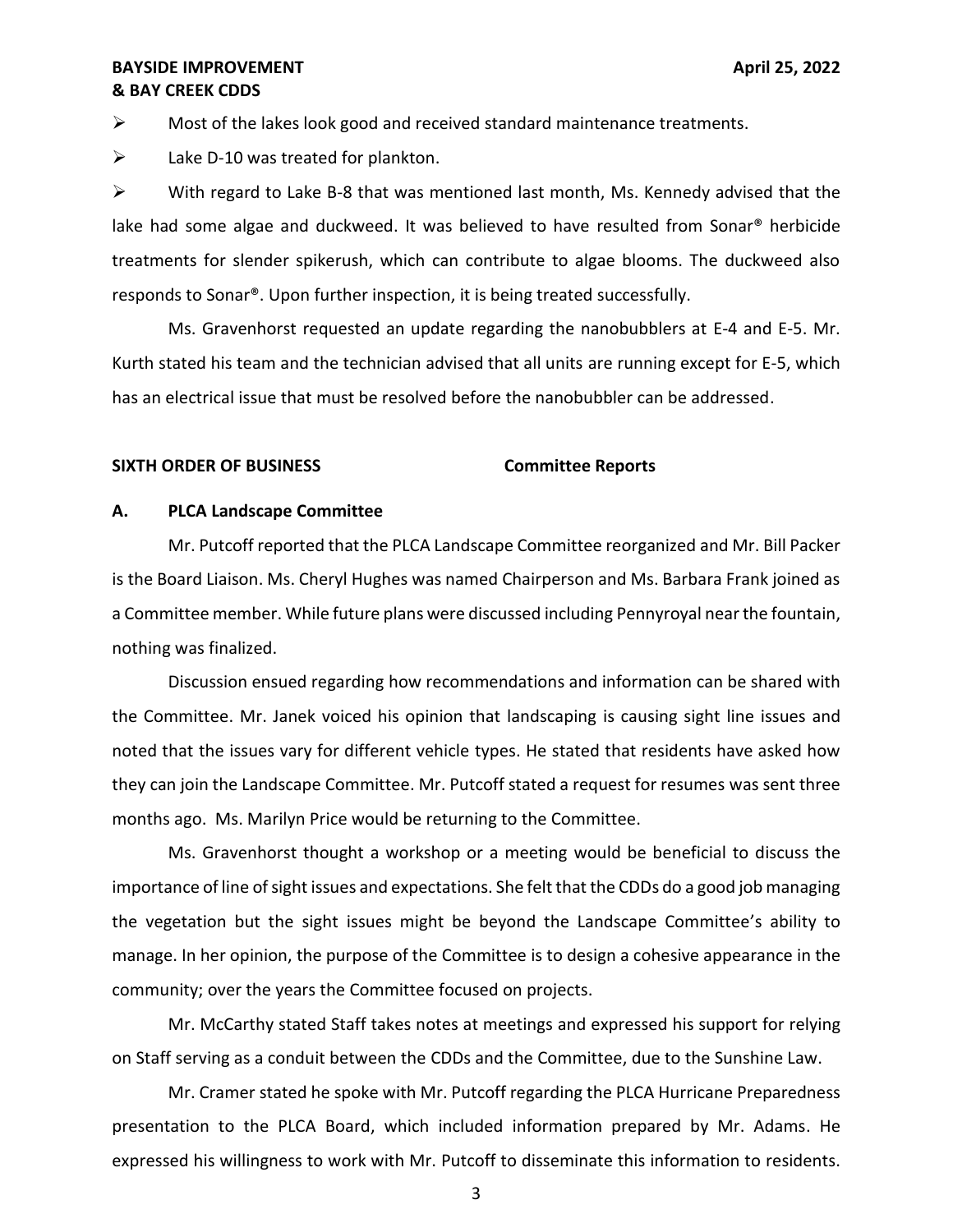Mr. Putcoff distributed the Hurricane Emergency Plan for review in advance of the next meeting. Mr. Willis discussed information typically shared with new homeowners.

 Discussion ensued regarding current CDD communications to residents and implementing quarterly reports for the CDDs and The Colony. Ms. Montgomery volunteered to help with this.

 Discussion ensued regarding line of sight issues. Mr. McCarthy stated the CDDs are responsible for maintaining vegetation at intersections to a certain height. Mr. Adams believed it is maintained to be 18" above the ground and a certain number of feet back from the intersection. He expressed support for sharing information with residents in advance of hurricane season, including gate and emergency cleanup procedures, and noted that some associations are responsible for their own cleanup. Mr. Putcoff stated he received good feedback about the presentation. The consensus was that Mr. Cramer and Mr. Putcoff would work on this.

### **B. Colony Landscape Committee**

The Report was emailed to the Boards.

# **SEVENTH ORDER OF BUSINESS Consideration of FL GIS Solutions, LLC, Professional Services Agreement for Geospatial Services**

 Mr. Adams stated the person who has been providing this service ,through Passarella and Associates (Passarella), started his own company, FL GIS Solutions, LLC (FLGIS). The rate previously charged by Passarella was \$140 per hour and the proposed rate from FLGIS was \$110 per hour but he negotiated a reduced rate of \$100 per hour, for two years.

 Discussion ensued regarding the usefulness and longevity of the GIS service, which and other public records. involves regularly updating applicable maps, software, ownership records, links to the County

 addendum to contracts to be included. Mrs. Adams stated the Scope of Work provided would be included as an Addendum to the standard contract. Mr. McCarthy asked for Mr. Urbancic to sign Mr. McCarthy asked about the reimbursables costs. Mr. Urbancic asked for the statutory off on approval on the Scope of Work.

 Discussion ensued regarding the cost of the reimbursables and reducing the amount spent for paper copies.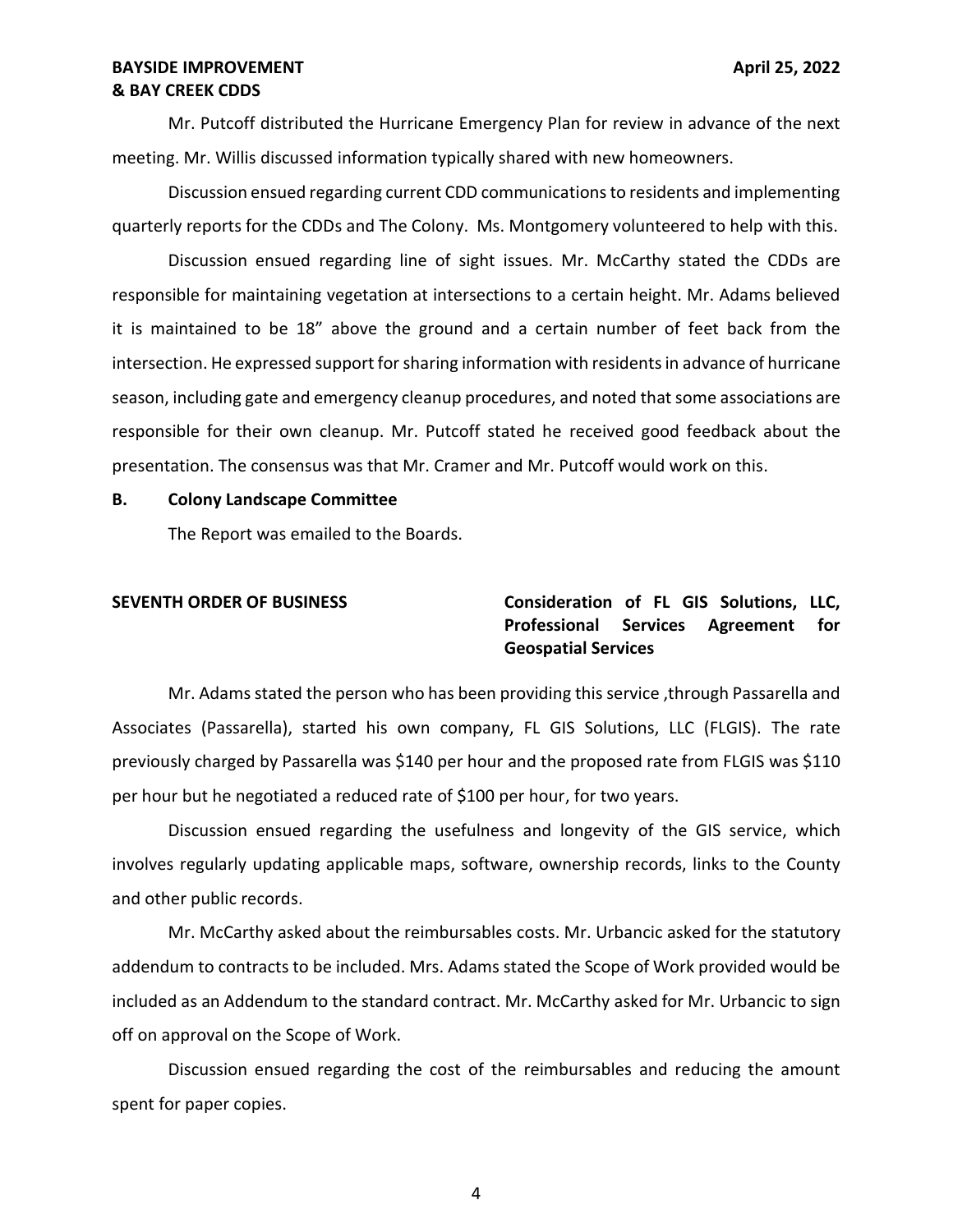**On MOTION for Bayside by Mr. McCarthy and seconded by Mr. Cramer, with all in favor, the FL GIS Solutions, LLC Professional Services Agreement, at the rate of \$100 per hour as negotiated by Mr. Adams, with the period of the contract to be two years from the date of execution, and authorizing Staff to negotiate the costs of reimbursables, was approved.** 

 **On MOTION for Bay Creek by Mr. Janek and seconded by Mr. Addison, with all in favor, the FL GIS Solutions, LLC Professional Services Agreement, at the rate of \$100 per hour as negotiated by Mr. Adams, with the period of the contract to be two years from the date of execution, and authorizing Staff to negotiate the**  costs of reimbursables, was approved. **costs of reimbursables, was approved.** <br>EIGHTH ORDER OF BUSINESS Presentation of Monthly Budget and Year **Presentation of Monthly Budget** and Year

### **EIGHTH ORDER OF BUSINESS**

 **End Projection** *(to be provided under separate cover)* 

This item was presented following the Thirteenth Order of Business.

**Acceptance Statements as of March 31, 2022 NINTH ORDER OF BUSINESS Acceptance of Unaudited Financial** 

 This item was presented in conjunction with the Monthly Budget and Year End Projection, following the Thirteenth Order of Business.

**TENTH ORDER OF BUSINESS** 

Approval of March 28, 2022 Joint Regular **Meeting Minutes** 

Mr. Janek presented the March 28, 2022 Joint Regular Meeting Minutes.

 **On MOTION for Bayside by Mr. McCarthy and seconded by Ms. Gravenhorst, with all in favor, the March 28, 2022 Joint Regular Meeting Minutes, amended if necessary to include any changes submitted to Management, were approved.** 

 **On MOTION for Bay Creek by Mr. Durney and seconded by Mr. Addison, with all in favor, the March 28, 2022 Joint Regular Meeting Minutes, amended if necessary to include any changes submitted to Management, were approved.**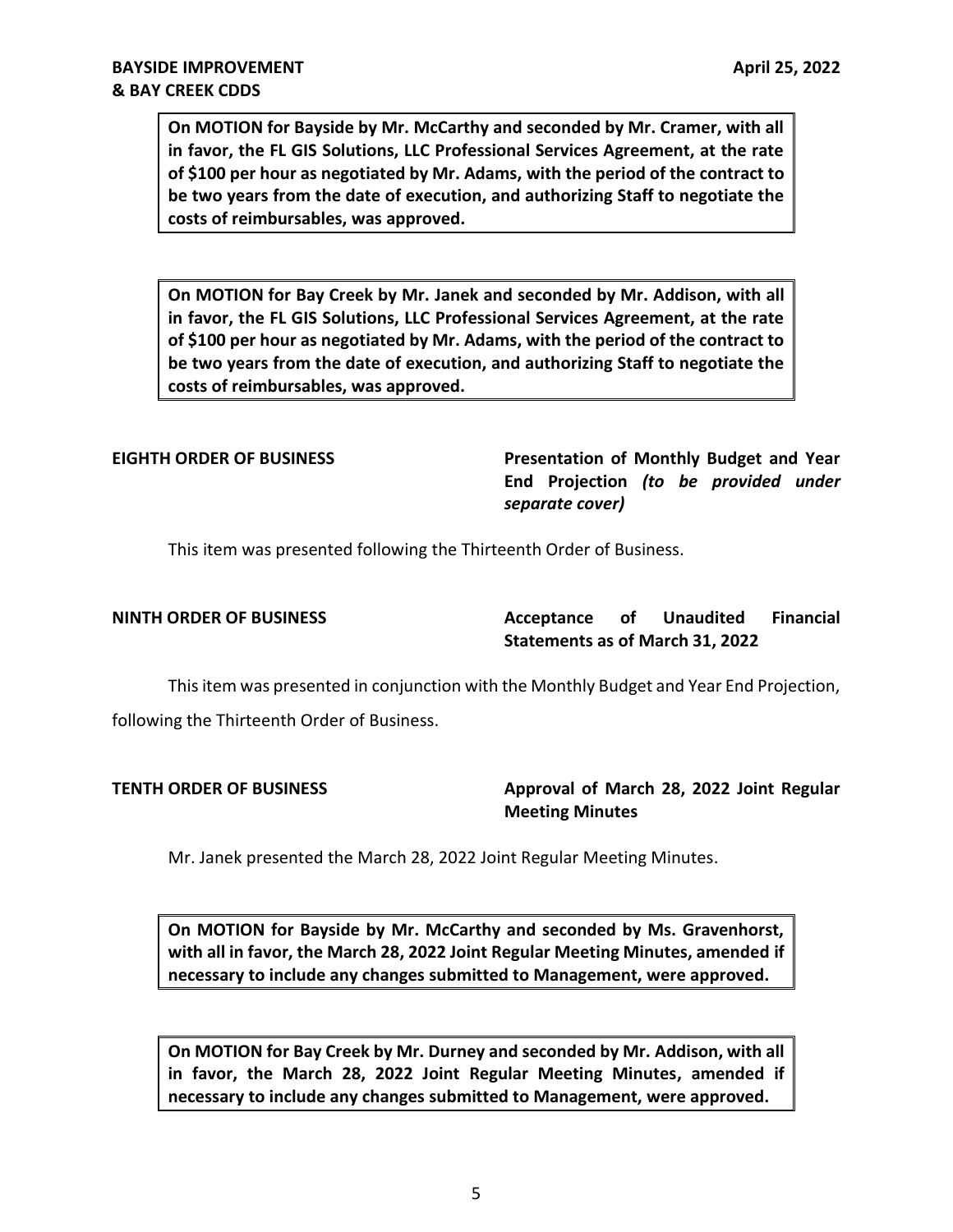### **ELEVENTH ORDER OF BUSINESS Action/Agenda Items**

The items listed below were supplemented by Mrs. Adams notes.

Active/Ongoing New Items: Items 1, 3 and 4 were completed.

 Discussion ensued regarding conservation signs. Mrs. Adams would inform Mr. McCarthy when the conservation area signs will be installed.

Active/Ongoing New Items: Mr. Kucera would revisit Item 5.

 Active/Ongoing Carried Over From [02.28.22](https://02.28.22) Meeting: Items 1 and 3 were completed. Regarding Item 2, a contract was executed.

# **TWELFTH ORDER OF BUSINESS Old Business**

There was no old business.

### **THIRTEENTH ORDER OF BUSINESS Staff Reports**

### **A. District Counsel**

**I.** *Gregory Urbancic, Esq., Coleman Yovanovich Koester, P.A.* 

There was no report.

 **II.** *Daniel Cox, Esq***.** 

There was no report.

# **B. District Manager:** *Wrathell, Hunt and Associates, LLC*

## **I. Monthly Status Report: Field Operations**

# • **Discussion/Presentation: Monthly Report Narrative**

There was no report.

 A Board Member stated his understanding that water meters are not working and asked if it is true that meters cannot be repaired or replaced as indicated in Mr. Kemp's Staff Report.

 Discussion ensued regarding the meter shortage and whether estimated billing could be implemented until meters are replaced. Mr. Adams stated he would research the matter.

 Mr. Cox discussed a municipality that recovered its \$4 million up front costs to replace 2,900 analog meters within 3.5 years. The consensus was to keep mechanical meters and physical inspections at this time.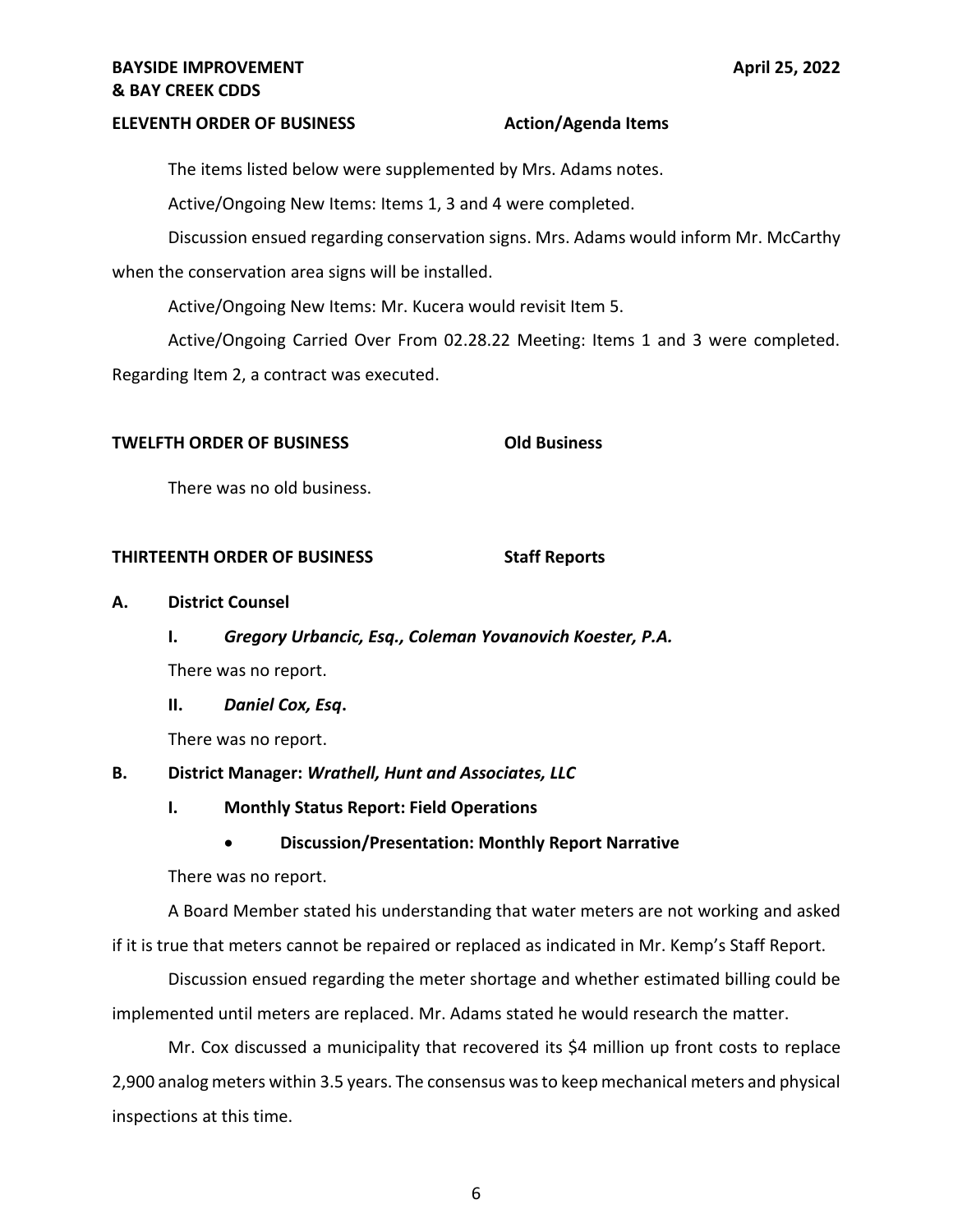Ms. McVay discussed ongoing sprinkler issues and stated 30 clogged sprinkler heads required replacement. Mr. Adams would notify Mr. Kemp to meet and review her system.

# **II. Number of Registered Voters as of April 15, 2022**

### **a. Bayside Improvement CDD: 3,061**

There were 3,061 registered voters residing within the CDD as of April 15, 2022.

## **b. Bay Creek CDD: 756**

There were 756 registered voters residing within the CDD as of April 15, 2022.

# **III. NEXT MEETING DATE: May 23, 2022 at 2:00 P.M.**

- **QUORUM CHECK:** *BAYSIDE IMPROVEMENT CDD*
- **QUORUM CHECK:** *BAY CREEK CDD*

The next meeting would be held on May 23, 2022.

 ▪ **Presentation of Monthly Budget and Year End Projection** *(to be provided under separate cover)* 

# ■ Acceptance of Unaudited Financial Statements as of March 31, 2022

 **These items, previously the Eighth and Ninth Orders of Business, were presented out of order.** 

 Mr. Adams responded to budget questions from the Projected Report and the Unaudited upcoming retirements of Mr. Kucera, in February, and Don, in mid to late March. Financial Statements. He discussed upcoming salary adjustments, employee retention and

 Succession plans and the advancement of Mr. Kemp and advancements within his department were discussed.

 Mr. Adams stated he would seek to hire an individual to assume Don's duties in January to allow sufficient time for training and job shadowing.

 A Board Member asked about the increase in lighting cost. Mr. Adams stated the Florida Power & Light (FPL) rate increased due to rising fuel prices. He recalled a catch-up invoice was received from Bentley Electric and stated he would research the issue. It was noted that some utility poles along Pelican Nest and Pinewater are missing utility box covers. Mrs. Adams stated an inspection would be done by Bentley Electric, beginning with those boxes.

The financials were accepted.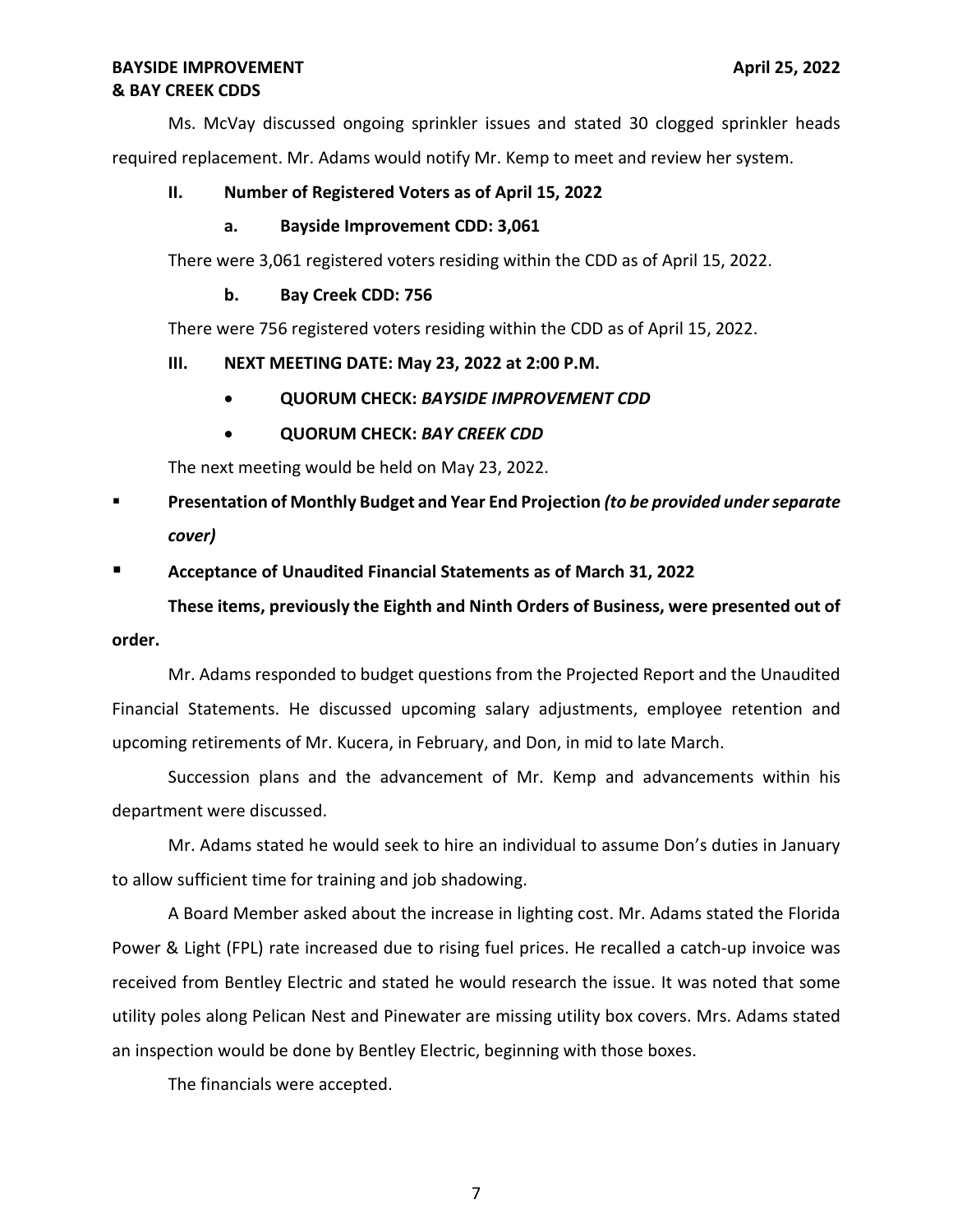### **FOURTEENTH ORDER OF BUSINESS Supervisors' Requests**

 Ms. Montgomery thanked Staff for helping Long Lake make sense of the antiquated irrigation system. She recalled that, as reflected in the minutes of the last meeting, the WQTF suggested that District Counsel review the document and advise. Ms. Gravenhorst recalled a series of questions was prepared. Mr. Urbancic stated he did not see a list of questions but he and Mr. Cox briefly discussed the issues. Mrs. Adams would forward the questions to Mr. Cox and Mr. Urbancic. Ms. Montgomery noted that she would provide the Report, which includes comprehensive information that may answer some questions.

This item would be discussed at the next meeting.

### **FIFTEENTH ORDER OF BUSINESS Public Comments:** *Non-Agenda Items*

 Mr. Shinouskis suggested the WQTF remain a standing agenda item, as there will always be work to be done or information to be shared. He thanked the Supervisors for supporting the WQTF over the last 18 months. He stated the WQTF's findings and recommendations would be presented to the PLCA Board and The Colony Foundation Board in May. It was suggested he keep those presentations short and present very specific requests.

Mr. Shinouskis stated he plans to ask both Boards to:

 $\triangleright$  Review the findings and recommendations and make an effort to make them a priority in the community.

 ➢ Support a joint PLCA/Colony Foundation communication plan that is developed and delivered to all owners, with the objective of aiming their support for any future actions to reduce nutrient discharges. Conversations were initiated with PLCA Staff and they are willing to help put the communication plan together through the summer and begin when season starts in the fall.

 $\triangleright$  Become more engaged with the CDDs, understand their obligations and their work and better integrate themselves in their efforts.

better integrate themselves in their efforts.<br>Mr. Shinouskis hoped the Supervisors agree with this approach and welcomed a strong relationship with the HOA Boards. He hopes the WQTF recommendations will be a high priority to meet the obligations of the City of Bonita Springs settlement. He recalled the major associated actions to reducing the impairments in the discharge, as well as developing a five-year components of the settlement included implementing a water quality monitoring program and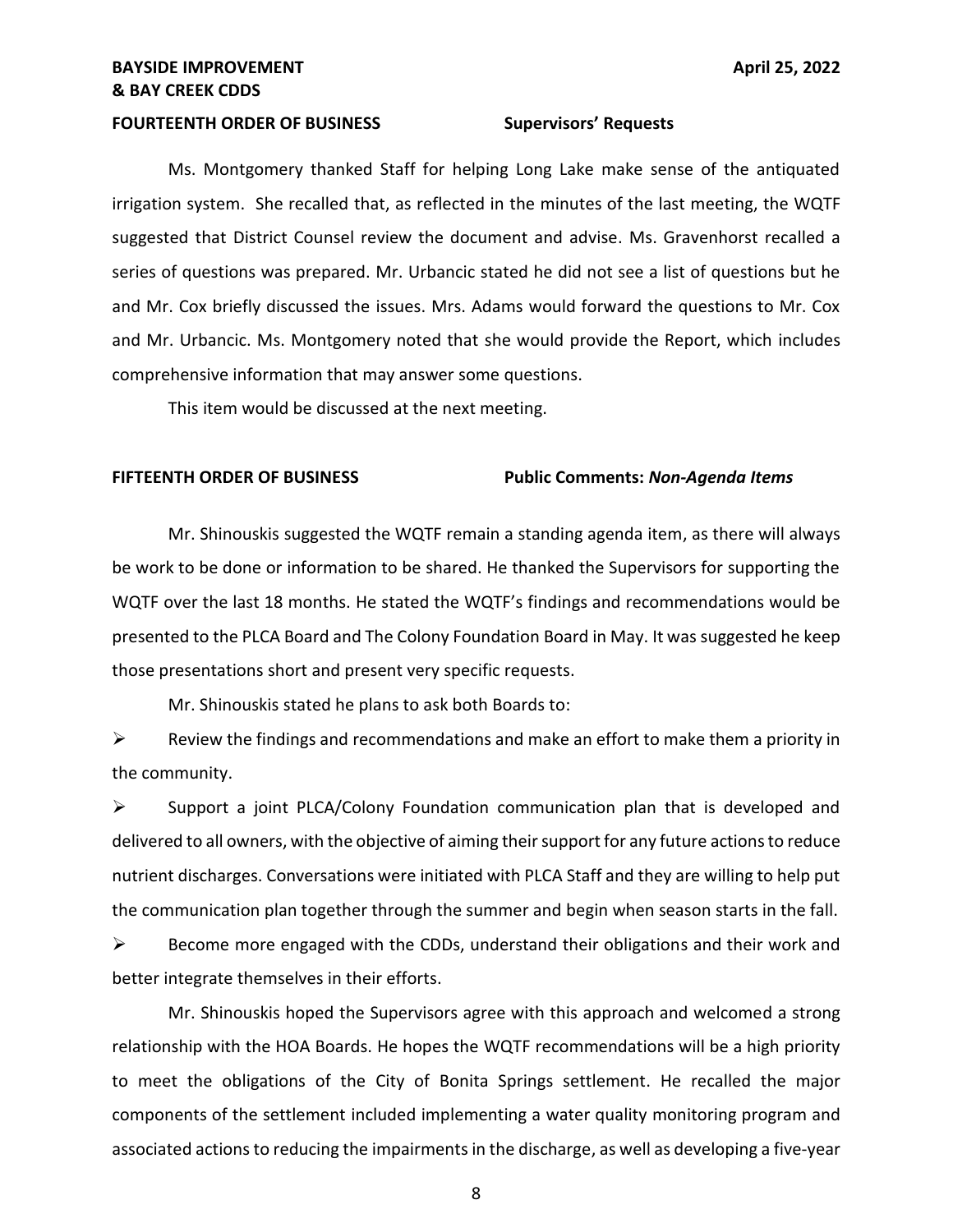# **& BAY CREEK CDDS BAYSIDE IMPROVEMENT BAYSIDE IMPROVEMENT**

 Capital Improvement Plan (CIP) to improve water quality. He felt that, in the seven months since the settlement was reached, he had not observed any substantial efforts. He asked for water quality to be a priority and that the efforts live up to the obligations in the settlement and that input and support from the HOA Boards be welcomed.

 Mr. Cox disagreed with Mr. Shinouskis' opinion that nothing was done over the last seven months. He noted the Boards supported the efforts of the WQTF and recalled that testing was done where appropriate. He stated he liked the recommendations put forth because an educational campaign is necessary to promote horticultural changes needed to reduce the community's nutrient input. He commended the WQTF on their report.

 Mr. Shinouskis recommended the Boards consider repeating the summer monitoring program and implementing it for additional data points. Mr. Cox thought, if they were present, the Engineers would state that repetitive readings would not provide any more relevant data.

## **SIXTEENTH ORDER OF BUSINESS Adjournment**

There being nothing further to discuss, the meeting adjourned at 3:10 p.m.

 **On MOTION for Bayside by Mr. McCarthy and seconded by Mr. Cramer, with all in favor, the meeting adjourned at 3:10 p.m.** 

 **On MOTION for Bay Creek by Mr. Janek and seconded by Mr. Addison, with all in favor, the meeting adjourned at 3:10 p.m.** 

## [SIGNATURES APPEAR ON THE FOLLOWING PAGE]